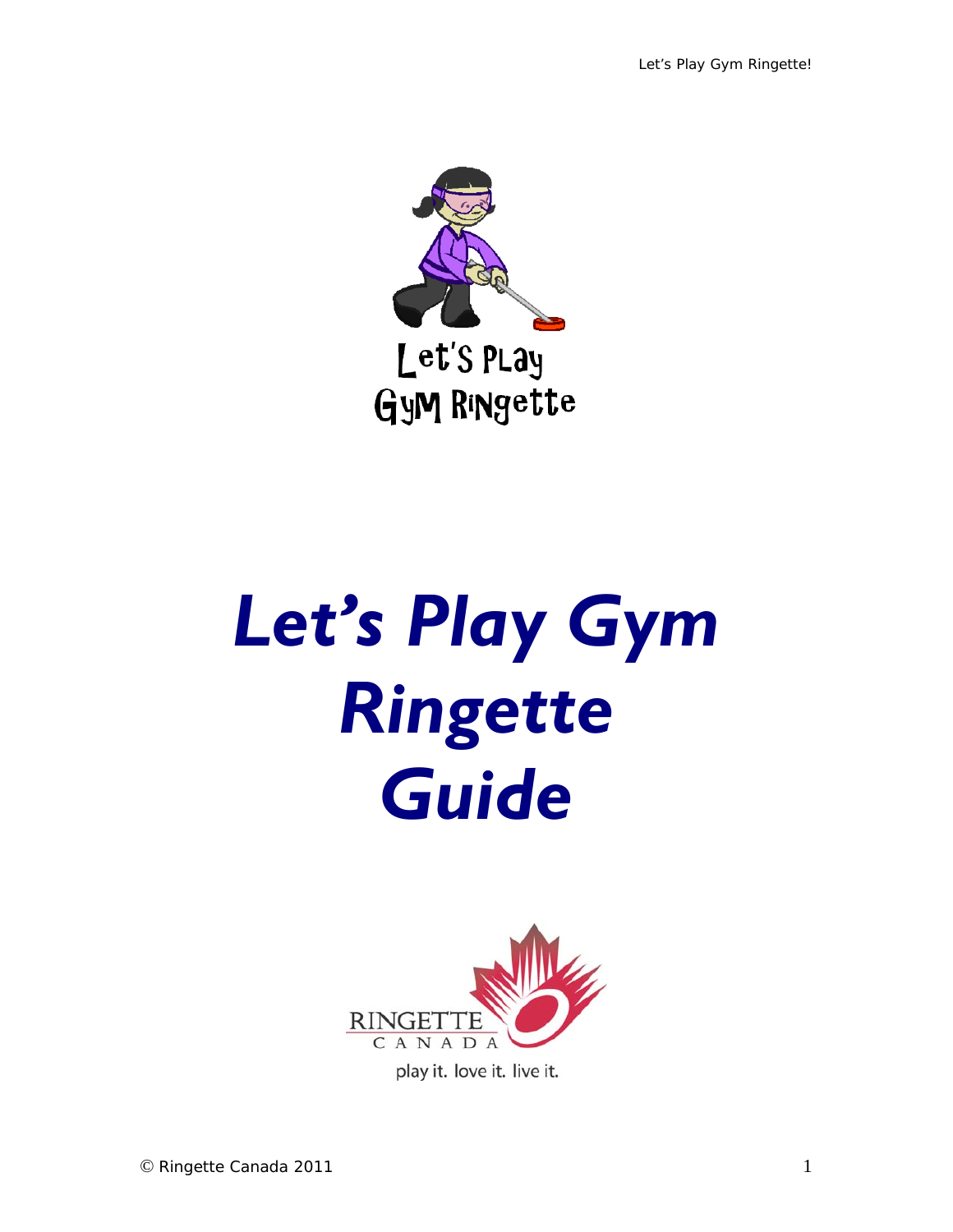# *LET'S PLAY GYM RINGETTE*

## **WHAT IS GYM RINGETTE?**

Gym Ringette is a refinement of gym floor sports that have been played since at least the 1950s, and probably before that. In its most elemental form, "floor hockey" was originally played with broomsticks, a felt and leather ring, and few, if any rules. In some respects, particularly the equipment, current Special Olympics Floor Hockey is a direct descendant of that original sport.

Ringette was imagined, invented and introduced in Canada in 1963 by Sam Jacks. Originally created as an alternative ice sport for girls and women, Ringette introduced new rules and team-play concepts that transfer particularly effectively to the gymnasium floor:

- Gym Ringette is an excellent co-ed activity, that requires both finesse and strategy
- Gym Ringette builds fitness. Players must rely on agility, speed and endurance.
- Gym Ringette helps players develop core physical literacy skills strength, balance, flexibility, agility, and muscular co-ordination.
- Gym Ringette develops co-operation with team-mates, socialization, and healthy competition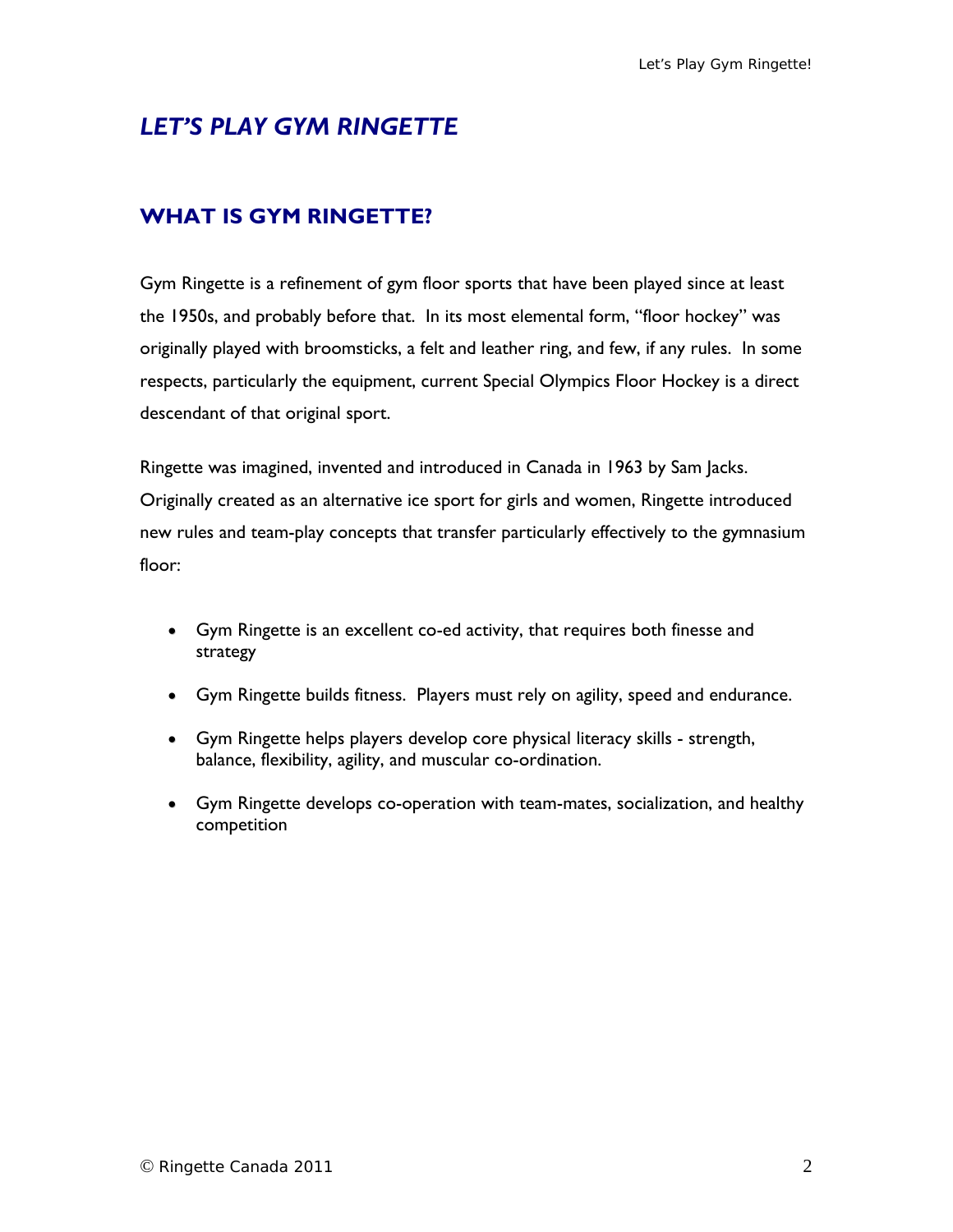# **WHY OFFER** *LET'S PLAY GYM RINGETTE* **TO SCHOOLS?**

You may feel that your Association volunteers are already stretched to their limit. You may believe that schools and educators are so overloaded with activities and things to do that they will not respond positively to your offer.

So why bother introducing *Let's Play Gym Ringette?*

Because there are real and tangible benefits available to everyone involved:

- To the school
- To the students
- To your Association

## **BENEFITS TO THE SCHOOL**

Gym Ringette provides the school with a highly active, participatory, low cost, structured physical education activity.

Physical Education instructors face certain common challenges in their activity programming, and a Gym Ringette program can help solve some of these.

• How do I get the girls to participate enthusiastically in a common activity with the boys?

- Gym Ringette is structured to focus on co-operative team play, with an emphasis on agility, speed and strategy rather than strength and aggression.

• How do I get the girls to participate at all?

- Gym Ringette appears to encourage less confident girls to get involved. - Gym Ringette is not perceived as a "guy" sport like Ball Hockey. Interestingly, it is not perceived as a "girl" sport by the males, either.

• Expense of equipment is a concern.

- Virtually all schools have goal nets for the gym already

.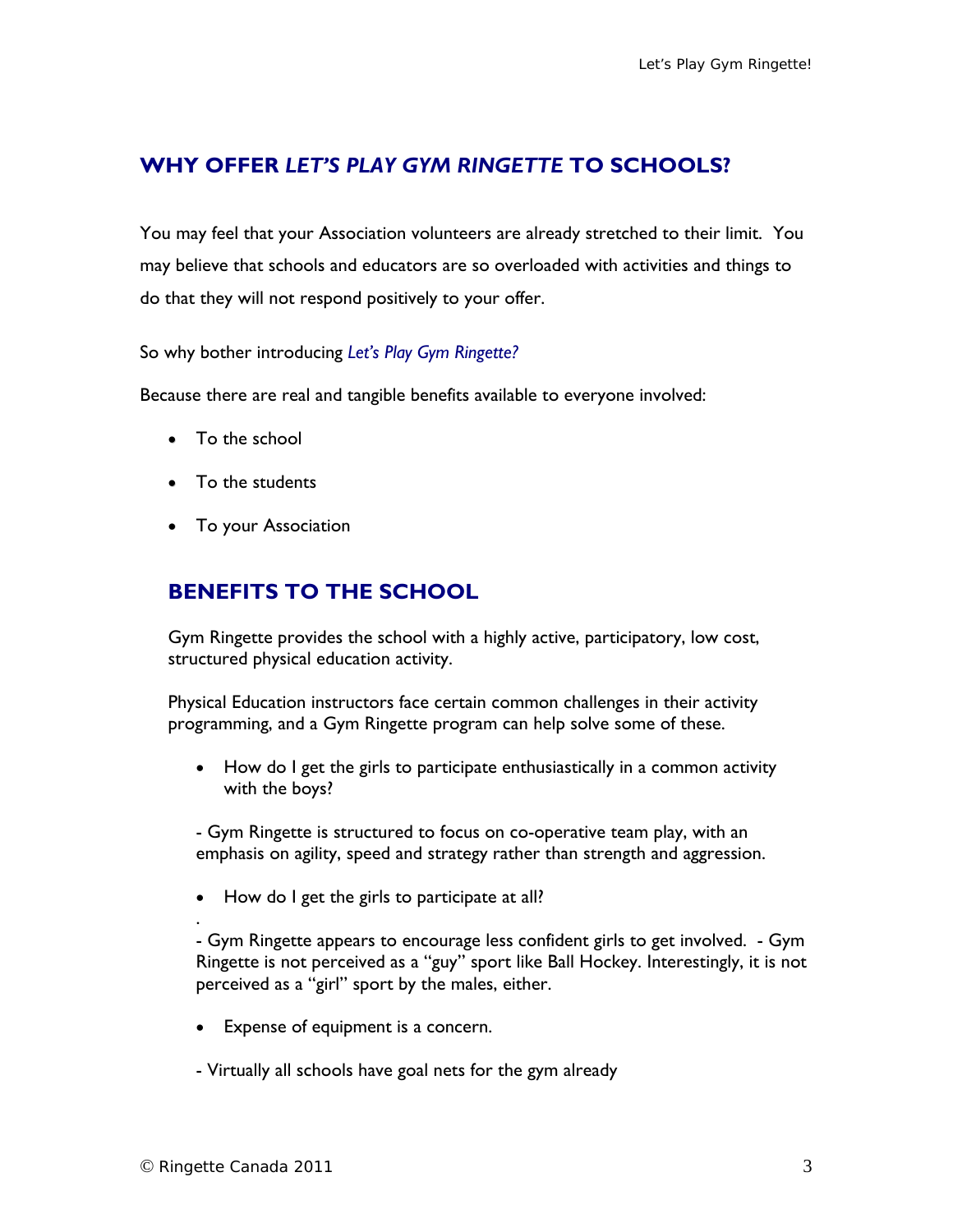- No special floor markings are required. Most gyms have existing lines for other sports that will serve as "passing" lines.

- Equipment is reasonably priced, very durable, virtually unbreakable, extremely safe, and comes in a variety of sizes.

- Safety is a concern.
- The rules of Gym Ringette, appropriately enforced, promote safe play.
- Some school divisions already have mandatory protective equipment requirements (safety glasses, goalie helmets) and the necessary equipment.

Physical Education instructors are also looking for certain common outcomes from the activities they provide, and a Gym Ringette program accomplishes many of these goals.

- Foster personal fitness development through activities which stress agility, co-ordination, flexibility, and build strength and endurance.
- Develop basic progressive skills and movements which present a continuing challenge to the student.
- Facilitate the learning process by providing opportunities for experimentation, discovery and creativity.
- Foster a socialization process in students by providing suitable individual and group interaction in an environment that is both co-operative and competitive.
- Provide an opportunity for maximum active participation in both the instructional and play components.
- Familiarize students with the safety precautions necessary in a play environment.
- Provide a program that is readily adaptable to all ages and all skill levels.

## **BENEFITS FOR THE STUDENTS**

- A co-ed activity that all can enjoy, regardless of age, size, strength.
- An activity that can be challenging and fun for every age and grade level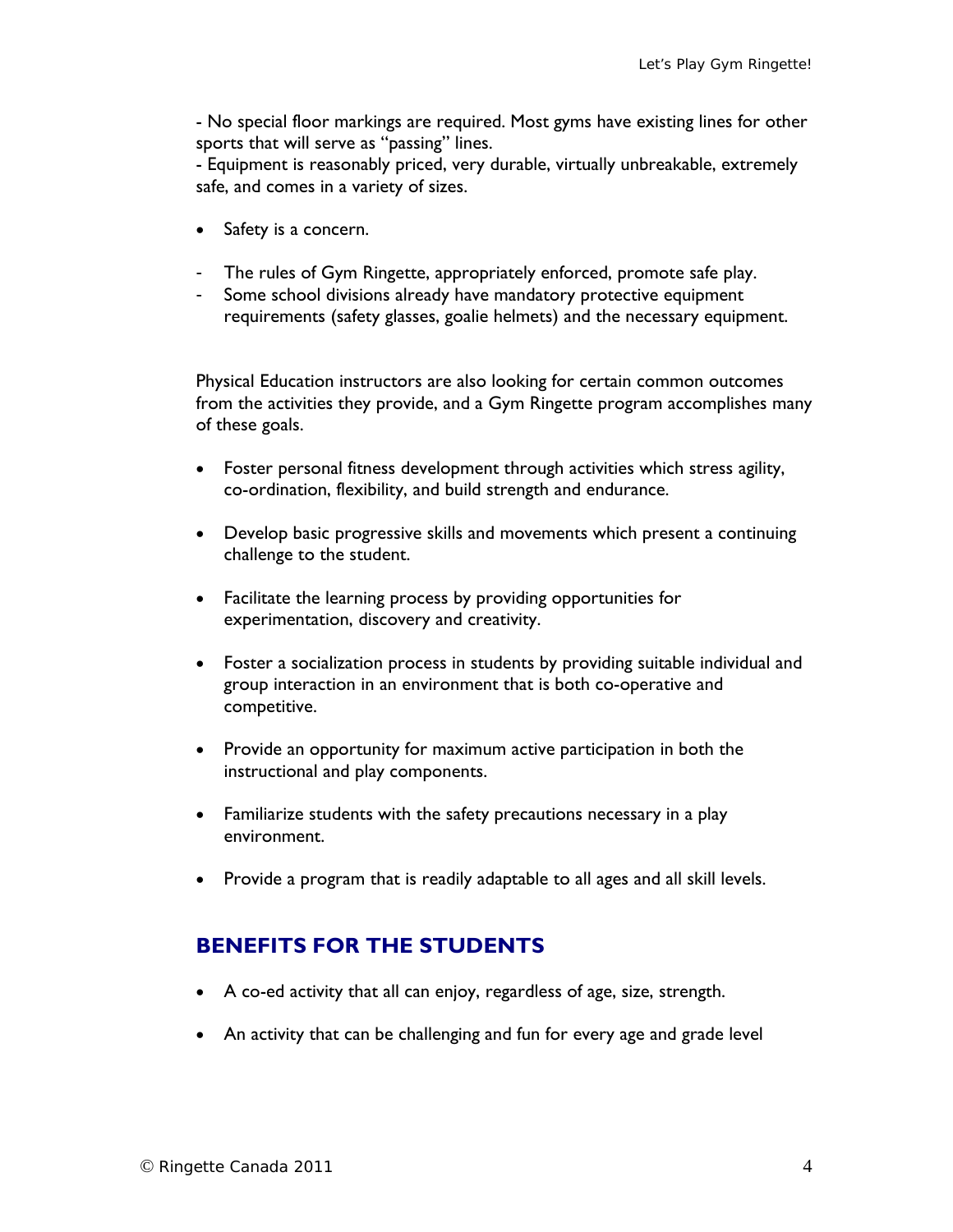- An activity that does not require a lot of set-up and take-down time, Students can get the most possible activity from every gym class, lunch hour or after school session.
- An activity that offers the less physically skilled participant the opportunity to participate and contribute in a meaningful way.
- An activity that builds both fitness and physical literacy skills.
- An activity that teaches skills which translate directly into a number of other sports, including Ringette.
- Lots and lots of FUN.

## **BENEFITS FOR YOUR ASSOCIATION**

Offering your local schools the *Let's Play Gym Ringette* program can be a key component of the growth strategy of your Association. Without doubt, the more young people you expose to Ringette, the more new players will want to join a team, and play our game.

So some of the outcomes of offering the *Let's Play Gym Ringette* program will be:

- A much higher overall awareness of our sport among a broader public constituency
- The students who play Ringette in the gym at school will have been exposed to a new sport; and they may want to try it on ice, too.
- Students who transition to ice Ringette from Gym Ringette will already have a grasp of the principles and basic skills of Ringette
- Parents of children in the lower grades will hear excited talk of this new game "Ringette" when they ask "What did you do in school today?" They may then investigate further.
- Most Physical Education teachers had at least a brief exposure to Gym Ringette during their degree program, but many will not realize the size, scope and popularity of the ice sport
- Other school staff members will be exposed to a sport that may be new to many of them. Some may have played "back-in-the-day", and are unaware of the huge growth in popularity of adult Ringette, and their opportunity to participate once again.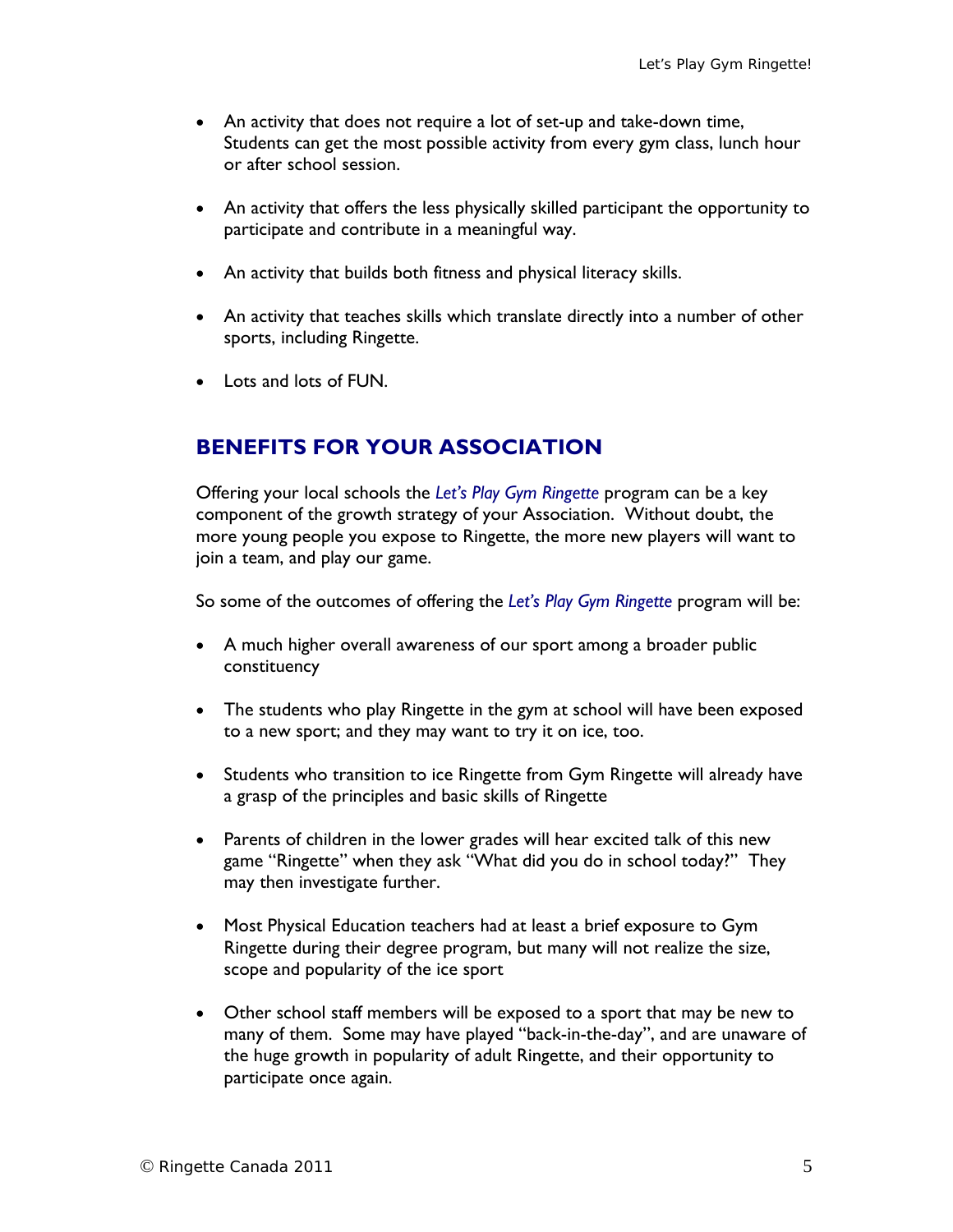- Offering the Let's Play Gym Ringette program to local schools will position your Association as a pro-active organization working to add value to the local community.
- Your *Let's Play Gym Ringette* program can effectively promote your Association's *Come Try Ringette* event directly to your target audience. Brochure handouts will be more effective when they connect directly to a new, fun school activity
- Your Association's effort to provide a valuable addition to the schools' work in the community will certainly place any future promotional requests in a favourable light.
- Your Association could expand this outreach into other areas
	- o Special Olympics Floor Hockey teams in most communities have few opportunities to *actually play*. High School age players from your Association could earn Community Service credits by working with Special Olympics Floor Hockey.
	- o U19 Teams and adult teams could play Floor Hockey matches with Special Olympians. Great dry land cross-training, and a great contribution to the community
	- o Establishing an on-going connection with Special Olympics would be an excellent public relations opportunity
	- o Your Association could investigate an Outreach into Seniors Gym Ringette

Okay, our Association is ready to implement the Let's Play Gym Ringette program.

How do we begin?

## **WHO WILL LEAD THIS PROGRAM?**

The first decision to be made is, "Who will do this?"

Your search for, and decision on who will lead your school outreach will be influenced by a number of factors.

1. First and foremost: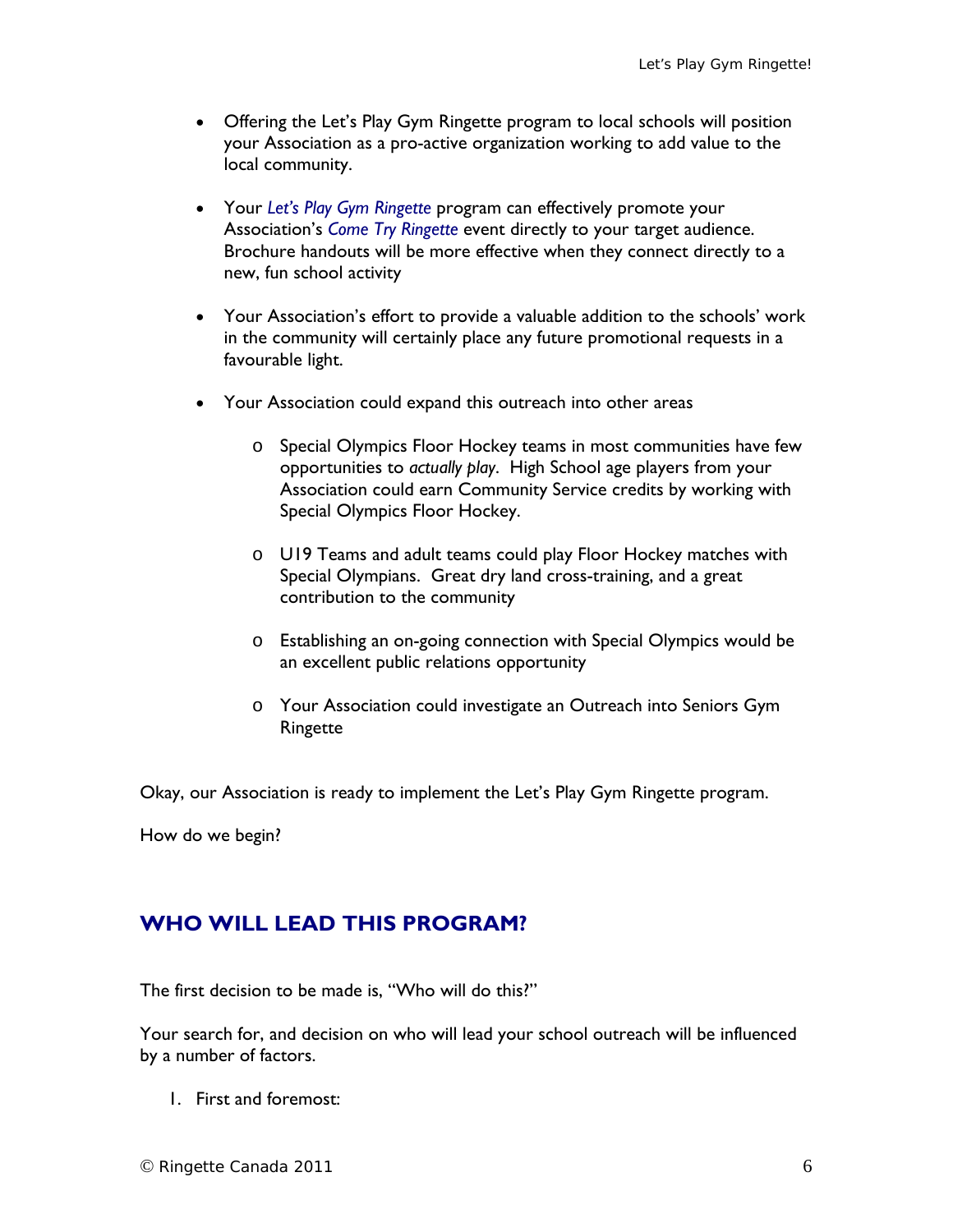- Is this a short term "blitz" of your schools to tie in with a CTR event, perhaps?
- Or, is this a long term continuing program.

If you elect to do a "blitz" you may need, *you probably will need*, several volunteers who can commit to being available for a series of whole days over a week, or longer.

If you elect to develop an on-going long term Outreach program, then your manpower requirement is much less demanding. Your volunteer(s) might run sessions in one or two schools a week, spending half a day in each. This allows you to make repeat visits to your schools over a span of time. Here are some benefits to this approach;

- Less demanding of volunteer time.
- The opportunity involve more (all) the students at every school over time.
- The opportunity to build a sustainable relationship with the school administration and staff.
- Reduces or even eliminates the need to rebuild those relationships at the start of each new school year
- The opportunity to reach the new students at the schools each year.
- Repeat visits will keep *Let's Play Gym Ringette* fresh and "top-of-the- mind" with students. They will be more likely to spontaneously choose to use the Gym Ringette equipment on lunch hours, or other free times.
- Repeat visits will keep *Let's Play Gym Ringette* "top-of-the-mind with the Physical Education staff as well. This will help to ensure that their Gym Ringette equipment doesn't gather dust in the back of the equipment locker
- 2. Second, you need someone
	- who genuinely enjoys interacting with children *of all ages*
	- who is flexible enough to create different approaches, ideas, and activities for children *of all ages*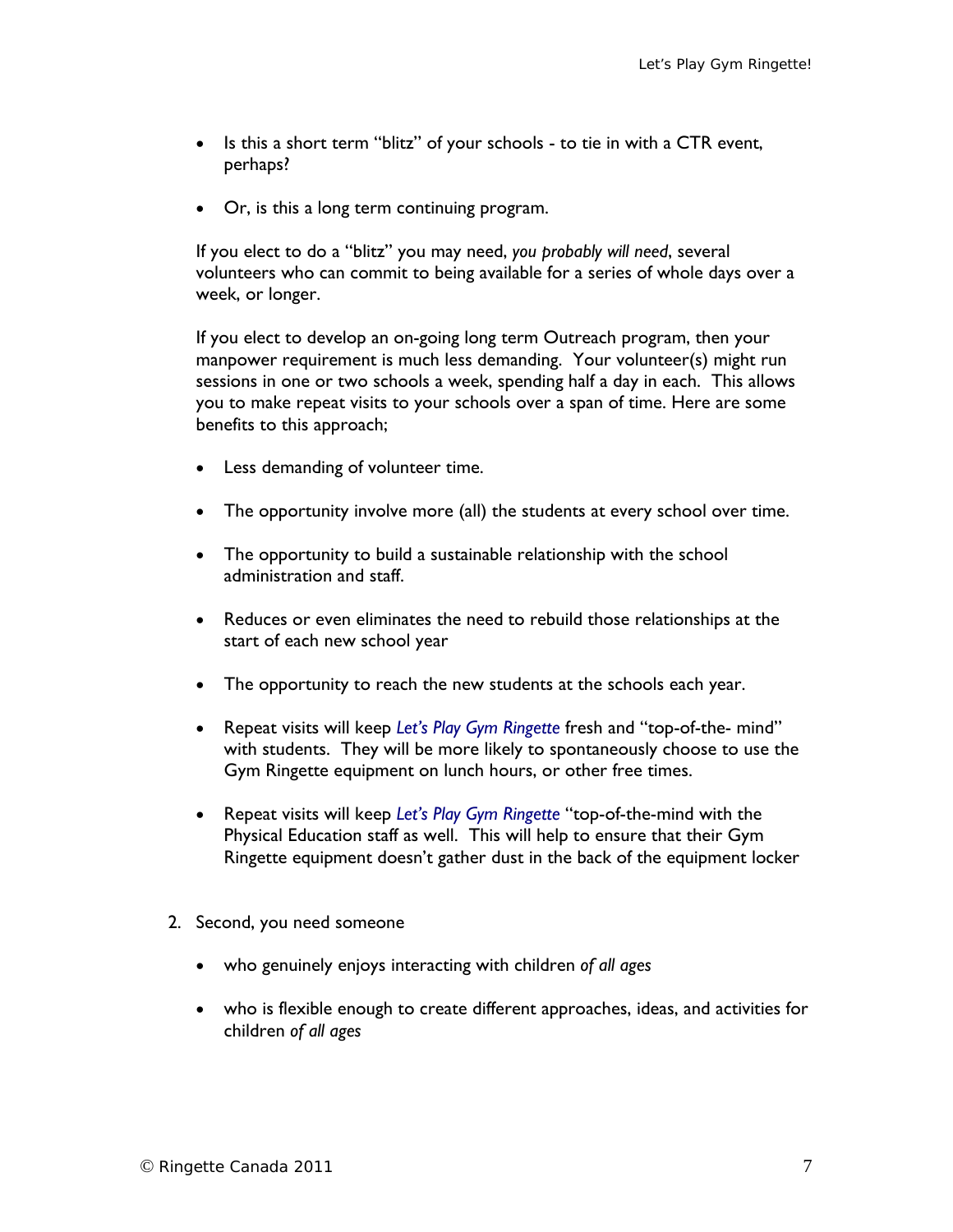- 3. Third you need someone who is available, and willing to commit to your program for the duration
	- A former Ringette volunteer from back-when, who is now retired, and has both the time and a continuing excitement about Ringette
	- A current Ringette volunteer who has a flexible work schedule nurses, firefighters, part-time workers, anyone who can set their own work schedule, mothers of current players who could spend a morning or a couple of mornings a week in schools,
	- Open age players from your own Association who may be attending school or University. Depending on their class schedule, they could be available to help. Certainly, players of that age connect well with the students
	- In large urban centres your local University may have a team. That team may have a formal outreach policy, or some of the student athletes may be studying Physical Education and have class requirements for practical experience, or some team members may be interested in helping with Gym Ringette

Across the country we have encountered volunteers from all of these categories who are already out in their communities running some form of Let's Play Gym Ringette in their schools.

## **WHAT TRAINING DO OUR LEADERS NEED – AND WHAT IS AVAILABLE?**

Just as Ringette Canada has standards and training programs for Come Try Ringette, we have standards and training programs for Let's Play Gym Ringette.

Provincial Ringette Associations have trained Instructors who are available to teach local Association volunteers how to conduct an effective Let's Play Gym Ringette program.

This training helps to ensure that we deliver consistent, excellent programs everywhere in Canada. This is important, because the quality of delivery of Let's Play Gym Ringette reflects the excellence of our whole sport, as well as of your Association.

Just as with Come Try Ringette, formal training in Let's Play Gym Ringette provides your Association the opportunity to access resources from Ringette Canada's and from your Provincial Ringette Organization.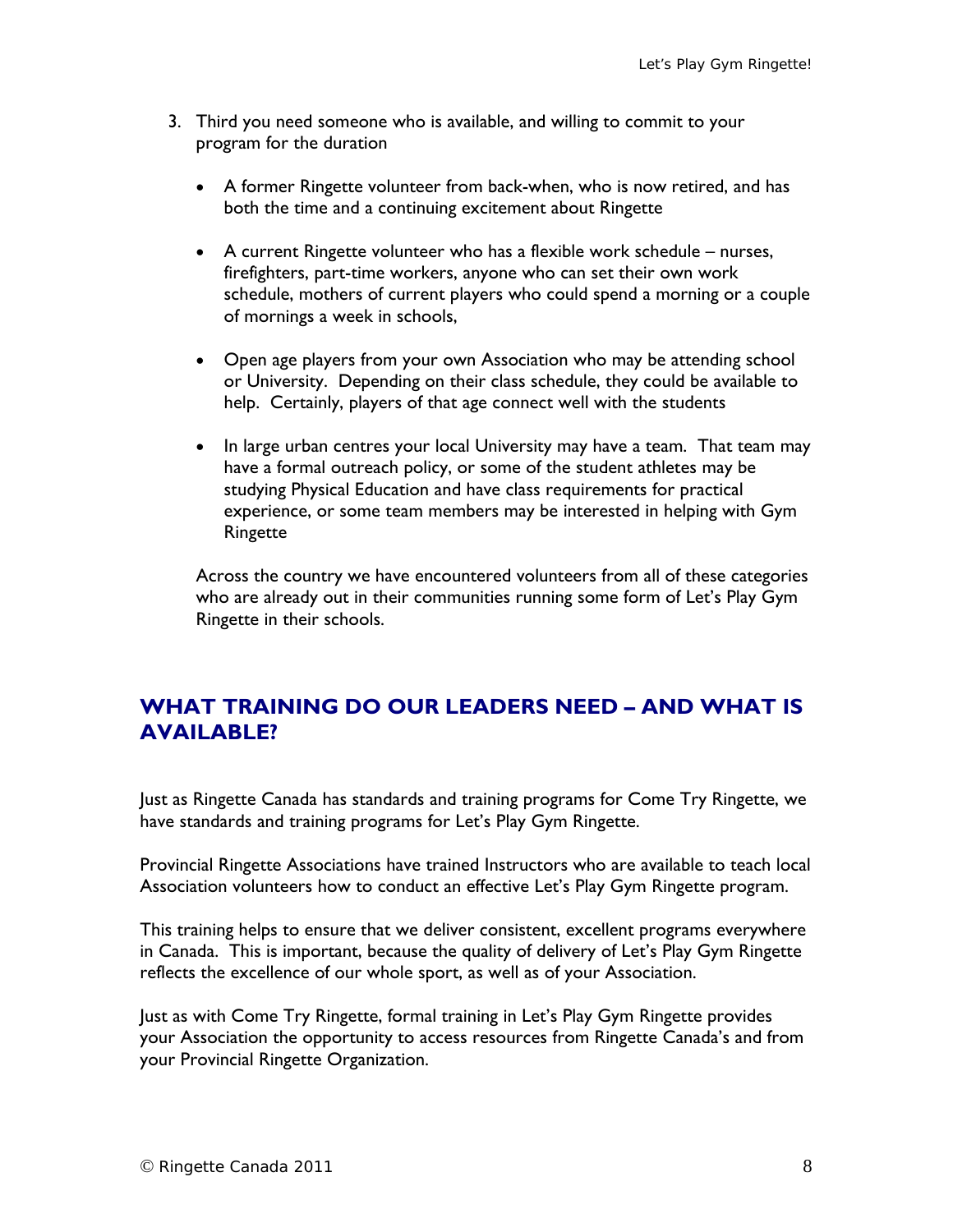Resources such as:

- How to Run a Let's Play Gym Ringette Session DVD
- Introduction to Ringette DVD for your use and as a "leave-behind" for the Phys Ed teacher
- Gym Ringette Manual for the Phys Ed teacher.

Even better, Associations who have been formally trained on Come Try Ringette *and*  Let's Play Gym Ringette may be eligible for additional resources from the Heritage Outreach program.

Resources such as:

- A stick bag full of Gym Ringette supplies sticks, rings, pylons, and pinneys for your Let's Play Gym Ringette school visits.
- Gym Ringette sets as either a Legacy Gift to the schools you visit, or available to your schools at a significantly subsidized price.
- Help from our Heritage Outreach Team Leaders.

# **HOW TO GET INTO YOUR SCHOOLS**

## **1. WHOM DO WE CONTACT**

Who to contact varies widely from School Division to School Division, as well as between individual schools. Consequently there is no single contact protocol.

*As a general rule, whomever you are trying to connect with – make every effort to speak to them personally.* 

Educators are inundated with e-mails every day, and your request may be overlooked among the many others in your contact's in-box.

• If the School Division has a Director of Physical Education, or a Healthy Active Living Co-ordinator, or a Lead Teacher for Daily Physical Activity, or someone with a title that indicates involvement with Physical Education, contact that person first.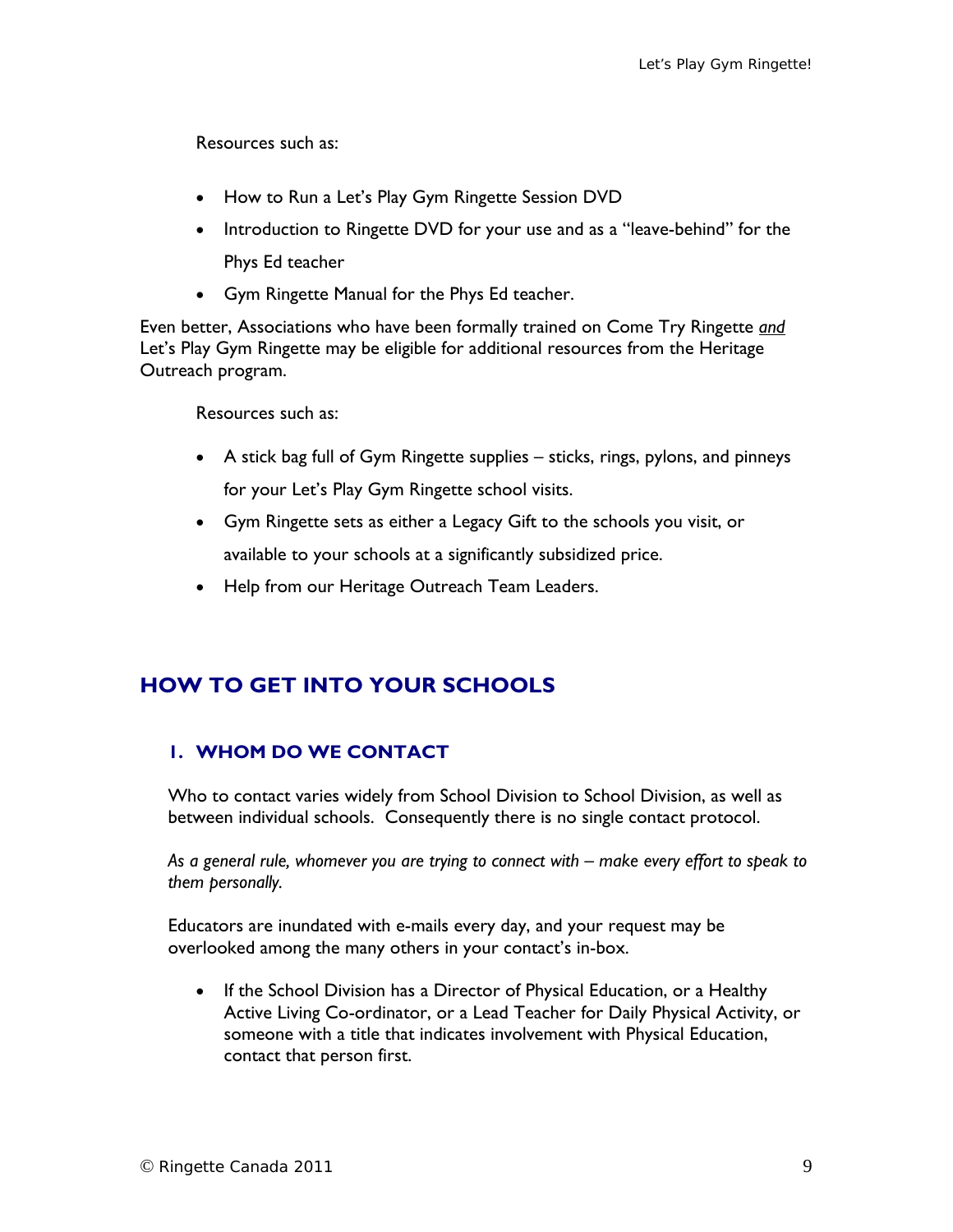If your proposal is compelling, he or she will likely support it enthusiastically, and will expedite your contact with the correct person at the individual schools. Ideally, he or she will even help you book your visits.

- Protocol may require you to contact the Division Superintendent. If you speak to the Superintendent, and he/she supports your proposal, he/she may promise to email the Principals on your behalf. Thank him or her for their support. Once you have your program in the schools, be sure to keep the Superintendent informed on how much you've accomplished.
- Speaking directly to the Principal will usually result in a referral to the Physical Education teacher, particularly if you have received support from the Superintendent (Be sure to mention that.) Occasionally the Principal will simply say, "Great. Let's do it"
- A direct approach to the school Physical Education teacher is often most effective. After all, he or she is the person whose program will be directly impacted and the person most likely to benefit from your visit.

If the Physical Education teacher is keen on your offer, then he or she will move the idea through the necessary approvals, and arrange the times that are best for your visit(s).

*Parents of current Ringette players in your Association are powerful agents for gaining access to the school their child attends*. An enthusiastic word from them about this great *FREE* program quickly opens many doors.

Once you have established initial communication with the correct person, confirm the details of what you are offering to provide in a letter. This letter can be emailed. A sample letter is provided in the Appendix.

## **2. WHAT ARE WE OFFERING THE SCHOOL?**

We need to be crystal clear that *what we will provide is a well organized, tightly choreographed, highly active gym class that will "leave 'em sweating!".*

Physical Education teachers get many offers from groups that want to come in and do "presentations" or "demonstrations". Both involve students sitting and listening, or sitting and watching. Either way, this is not what the Phys Ed teacher wants.

We need to emphasise that we do a minimum of talking, and the students spend a maximum amount of the class actually playing the game.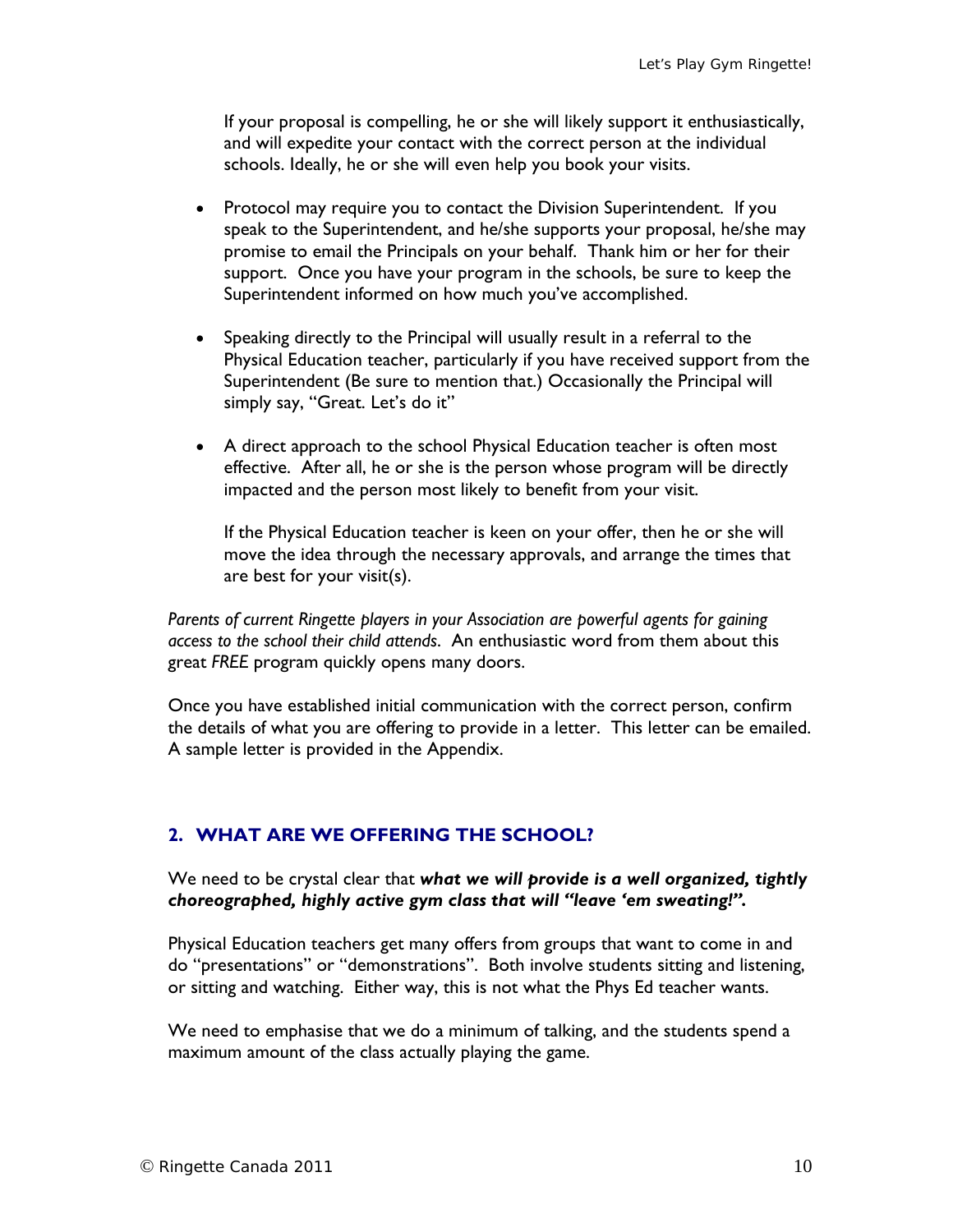We need to emphasise that this is **FREE!** There is no cost to the school for our sessions

If your Association has been included in Ringette Canada's Heritage Outreach Program, you may be able to offer the school a set of Gym Ringette equipment as a Legacy Gift, along with a Teacher Resource Manual, and an introductory DVD. You may also have small giveaways provided for the students who participate. Of course, if you are co-ordinating with a Come Try Ringette event, you will have brochures for the students, and posters for the school.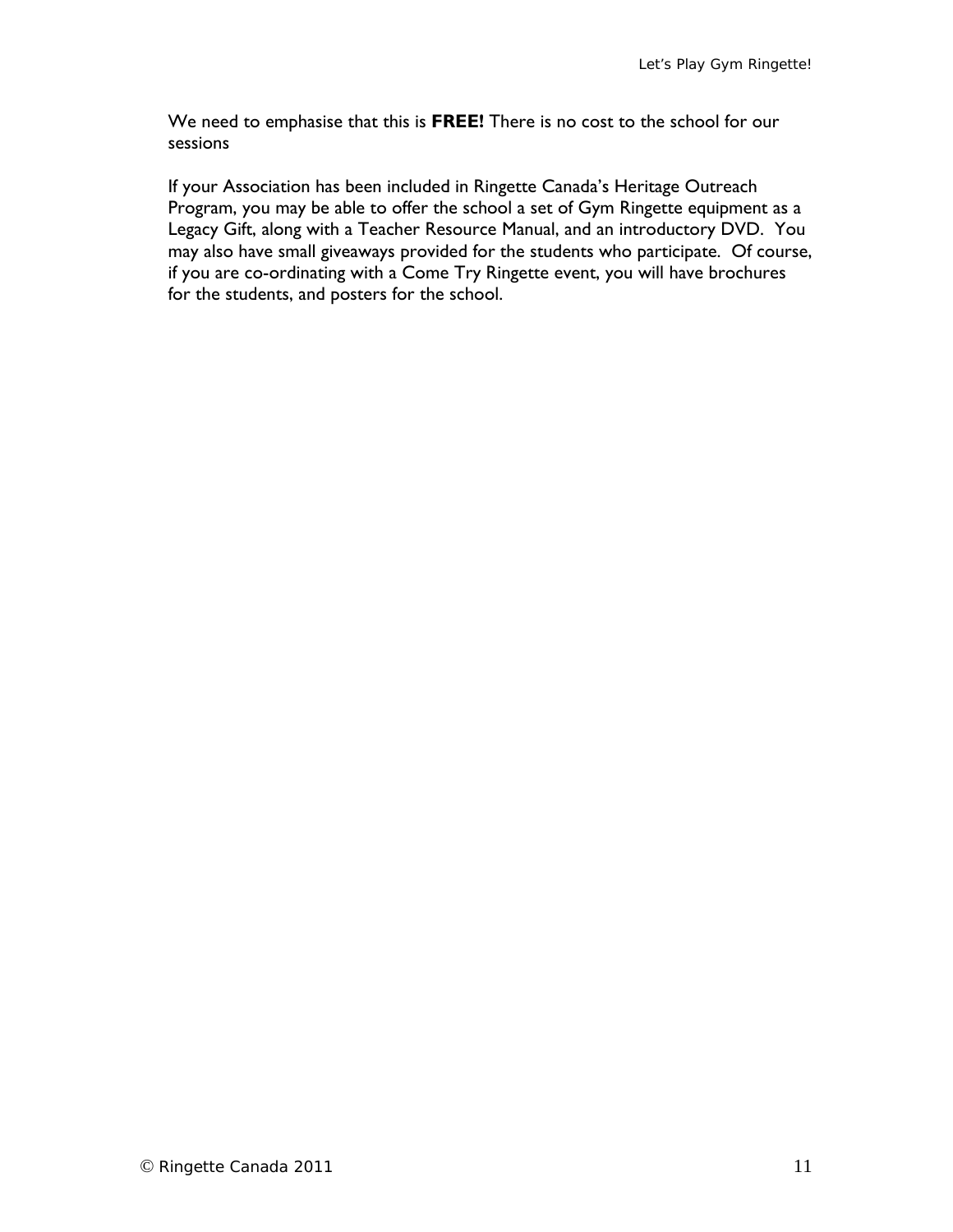# **HOW DO WE RUN A** *LET'S PLAY GYM RINGETTE* **SESSION? (WHAT TO DO WE ACTUALLY DO IN THE SCHOOL?)**

## *Success!*

We've been invited to come to the school and run our program for their students.

What do we do? Here we go, step by step.

## **ON ARRIVAL AT SCHOOL - TO DO**

- Introduce yourself at the Office
	- o Sign in, if required
	- o Get guidance to the Gym if necessary
- Set up Come Try Ringette Display
- Organize handouts and gifts
- Set up TV and DVD player o Test them. Know how they operate *BEFORE* the kids arrive.
- Set up equipment
	- o Your Supplies Pylons, Rings, Sticks, Pinneys,
	- o The school supplies Nets (Ask Phys Ed teacher for nets). If no nets are available, use pylons to mark the goal.
- Ask if School (or Division) has a policy on safety equipment
	- o If yes, what equipment? (Glasses? Goalie helmets?)
	- o If yes, where is it? *Get it out and available*.
- Ask what School (or Division) policy is regarding photographs
- Confirm session length, start & stop times, and number of students per session
- Ensure that session plans are set up accordingly
	- o What grade level? So, which activities?
	- o What will time allow REMEMBER mostly *PLAYING THE GAME*
	- o Do numbers allow full gym, or dictate cross court games?
- Evaluate facility
	- o How big? Given expected class sizes, how does this affect session plan?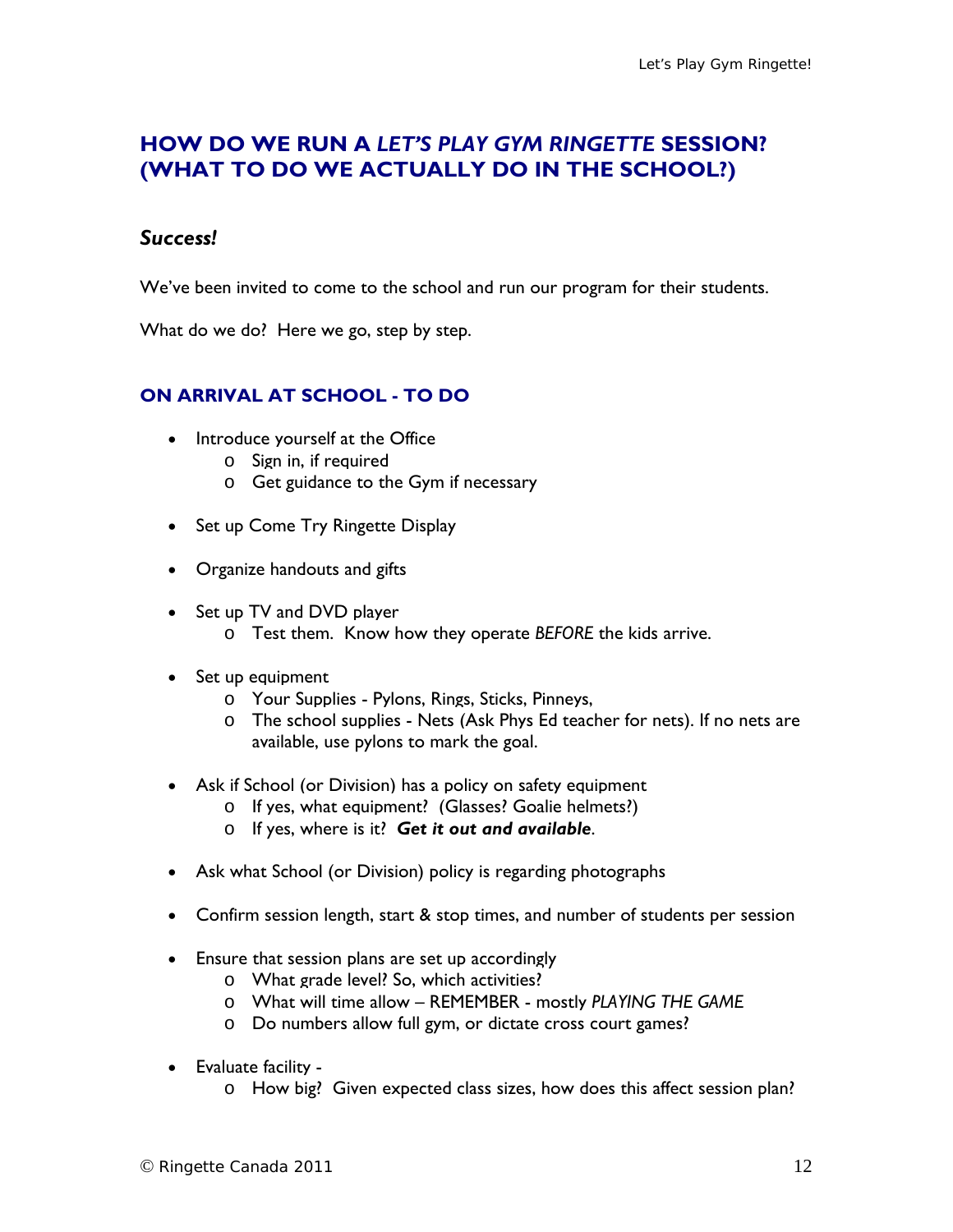- o Any safety issues?
- Tape out creases for Gym games

## *OK, here come the students. What do we do?*

#### **LET'S PLAY GYM RINGETTE SESSION PLAN**

#### FIRST INTRODUCTION TO RINGETTE

- Introduce the Instructors
- Ask students if they know why we're there
- Ask students if any of them play Ringette, or have watched the sport
- Show 'What is Ringette video'
	- o While the video plays
		- **Count numbers**
		- Divide by 3 or 4 as numbers dictate (try for teams of 6)
		- Hand out equal numbers of pinney colours, (try to balance boys and girls in each team).
- Ask the participants what they learned about Ringette from the video
- Ask the participants to state some special rules of Ringette from the video.

#### INTRODUCTION TO GYM RINGETTE

- Review *Safety Rules*
	- o *Sticks down* always. *Never above the waist*
	- o *Don't bang stick on floor*
	- o *No one allowed in goal crease, ever! Show the goal creases.*
	- o **Have Fun!**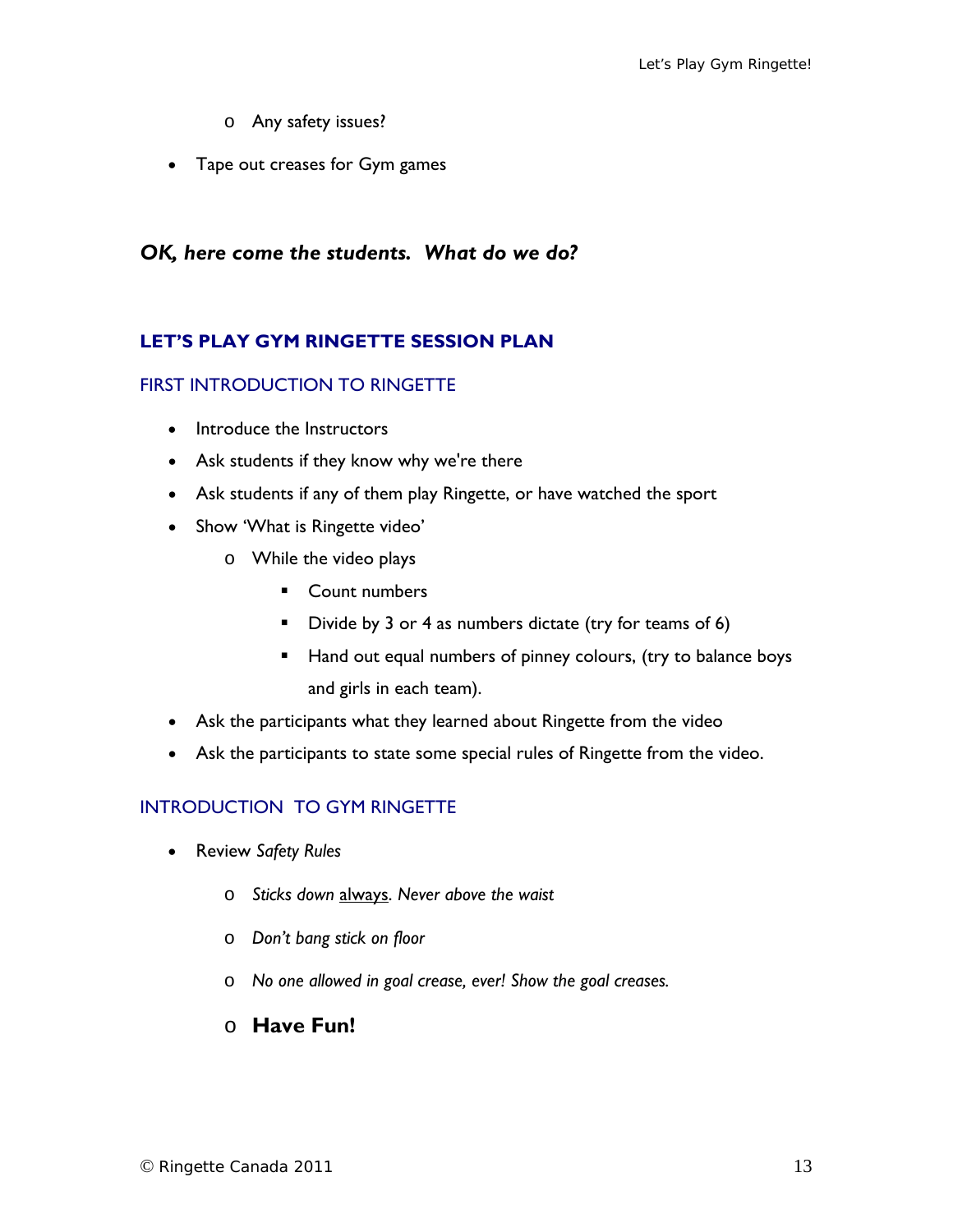#### ACTIVITY - RELAY RACE

- Instruct participants "Line up behind your colour pylon"
- Lay out pylons as shown. Each team member must
	- o run through the obstacle course with a ring on his/her stick,
	- o take a shot on net,
	- o pick up their ring and run back through the obstacles to hand off the ring to the next participant.



- Depending on age, you can add variations such as "Start from lying on your tummy", or, at a designated point (floor marking) stop and pass back to next team-mate.
- Ask what pylons represent. Depending on response, explain *"They are opponents you must keep the ring away"*
- Instructors can replace random pylons as "checkers"
- *Encourage Teachers to participate as "checkers"*

## ACTIVITY - CLEAN YOUR ROOM (GRADE 2 AND UNDER)

• p70-71 of Gym Ringette Instructor Guide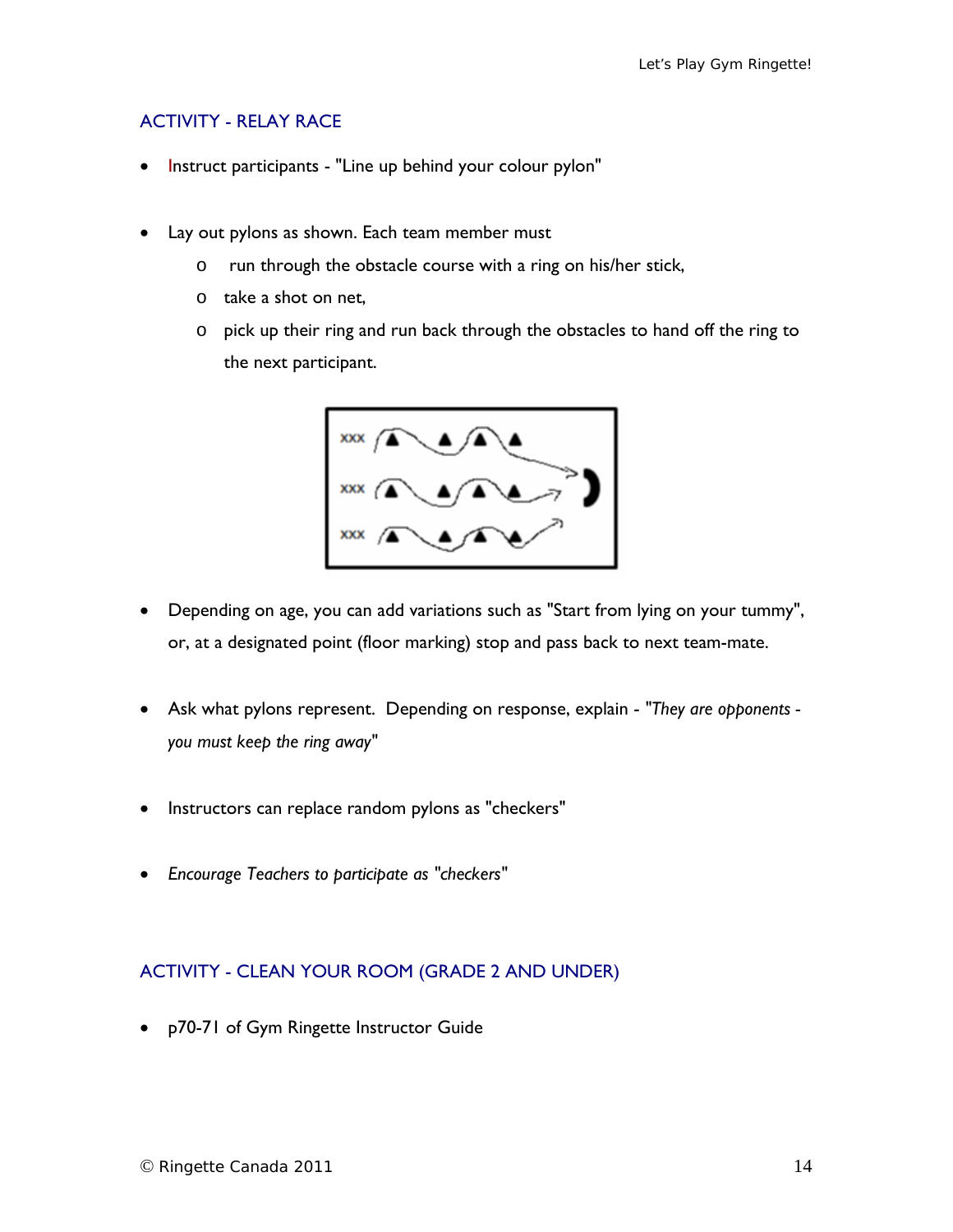- Your half of the floor is your "room". Rings are "garbage". Make sure you clean as much "garbage "out of your room before the whistle blows. (By passing it into the other team's room)
- Depending on number of students and size of the gym you can set up more than one game at a time.

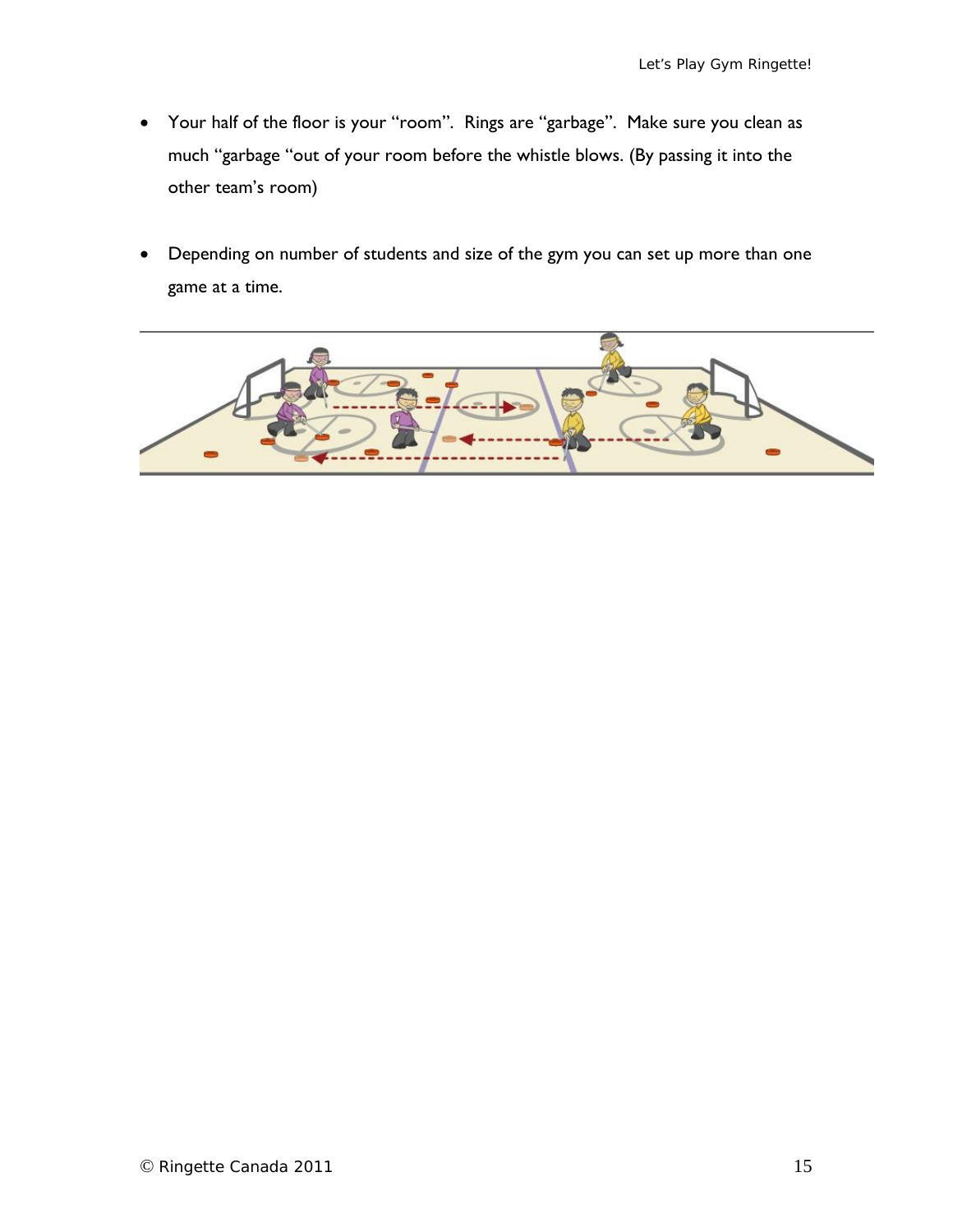#### LET'S PLAY GYM RINGETTE!

- Send teams (usually 4, depending on class size. You're trying for teams of 6) to corners of gym;
- Assign an Instructor to each as "Coach"
- Quickly review 4 rules
	- o *Must pass over the centre line,*
	- o *only the goalie in the crease,*
	- o *sticks must stay below the waist,*
	- o *No body contact.*
- Depending on class size and grade level, in most standard gyms, play two games cross-gym
- To maximize playing time for all participants, Team A plays Team B, and Team C plays Team D (No fancy round-robin formats)
- No line changes in either game if you were able to make teams of 6. Everyone is playing
- Depending on amount of time, you can have the Instructors challenge one of the teams, or a set group of students.

*NOTE: It is important for Instructors to participate in the games. One leader can officiate the game, while other can sit with the students on the side lines and explain the game, answer questions etc. If numbers permit, and all is running smoothly, or if one team is significantly undermanned, JUMP IN AND PLAY.* 

 *It is important to chat with the teachers and explain about the game.* 

 *ENCOURAGE TEACHERS TO PARTICIPATE, TOO!*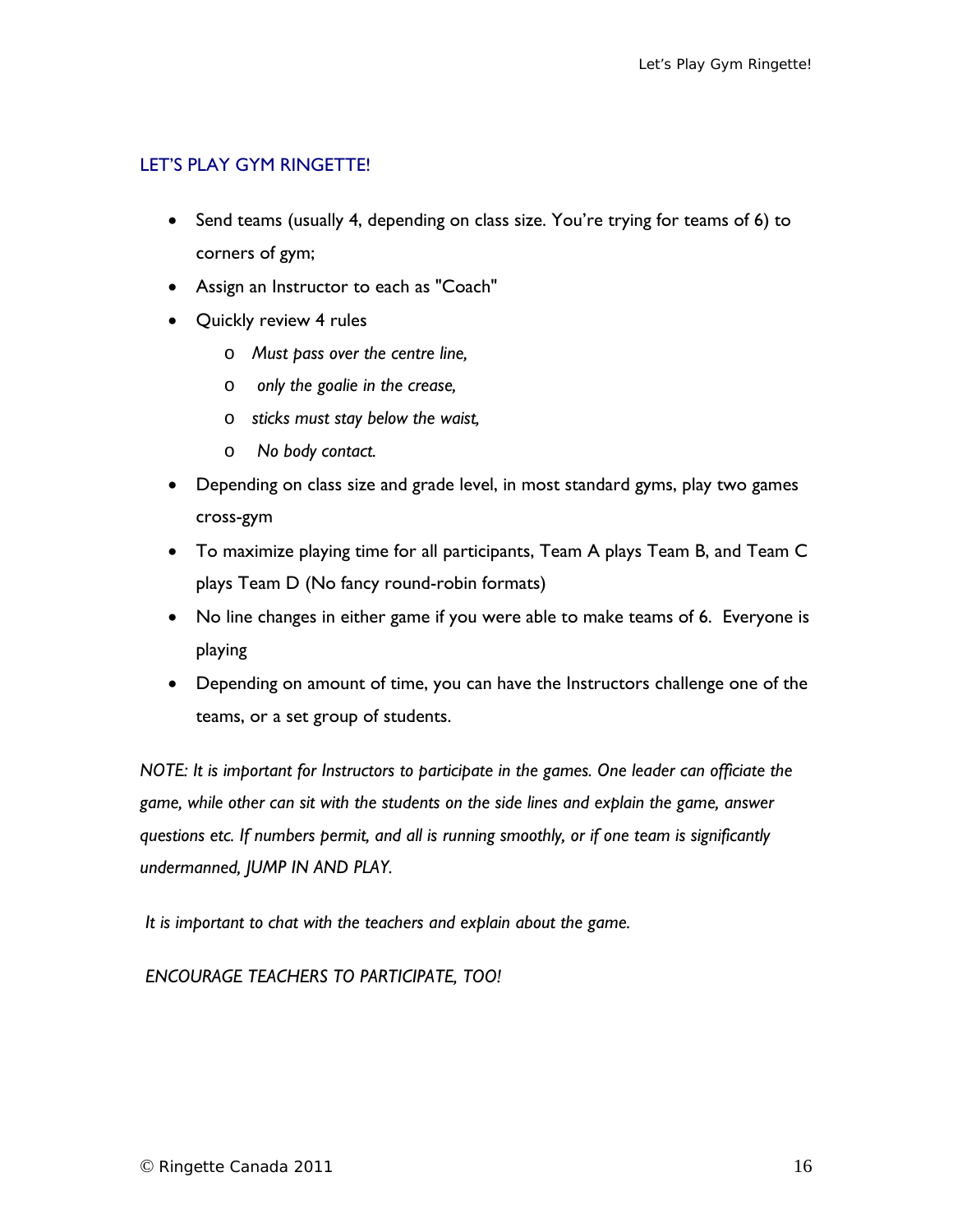#### CLASS WRAP UP

- Take a few minutes at the end of the session to have all student gather
- Ask them a few questions about Ringette
	- o Did you enjoy it
	- o Name 5 rules
	- o Would you like to try in on the ice?

*If you are having a Come Try Ringette event soon* –

- Promote the FREE CTR event that will take place in their community
	- o Hand out promotional flyer
	- o Invite them all to join you

#### *Alternatively –*

- Hand out information about where and when your Association teams practice. Offer them a free session or two. If they are not sure, invite them to come and watch
- Hand out gift to each student as they leave.
- Set up for next group

## AT THE END OF THE SESSION(S)

- Pack your equipment
- Clean the masking tape from the gym floor
- Survey the area for garbage, and items the students may have left/forgotten
- Survey the area for items you may have left/forgotten
- Ensure the Gym Teacher has the manual and Intro DVD.
- If it is part of this visit, make sure the Gym Teacher has the Legacy Gym Ringette set.
- Thank the Gym Teacher
- Confirm the next visit, if this is an ongoing program.
- Stop by the School Office and thank the Principal.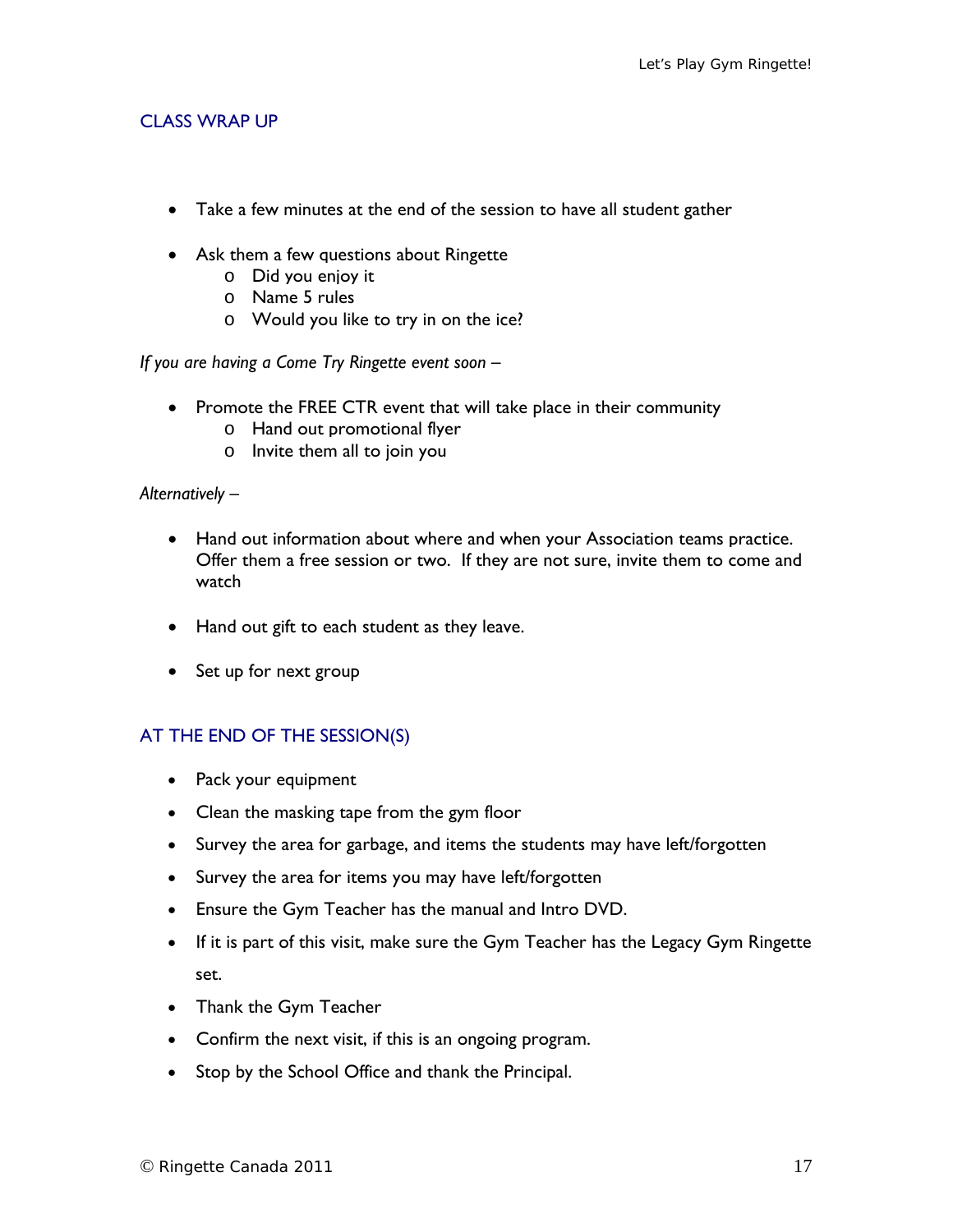## AT THE END OF THE PROGRAM – OR, PERIODICALLY

- Let the School Division Superintendent know the successes, or the on-going progress of Let's Play Gym Ringette.
- Keep the School Division Physical Education Director / Healthy Active Living Coordinator up to date on your activities, successes, and/or on-going progress.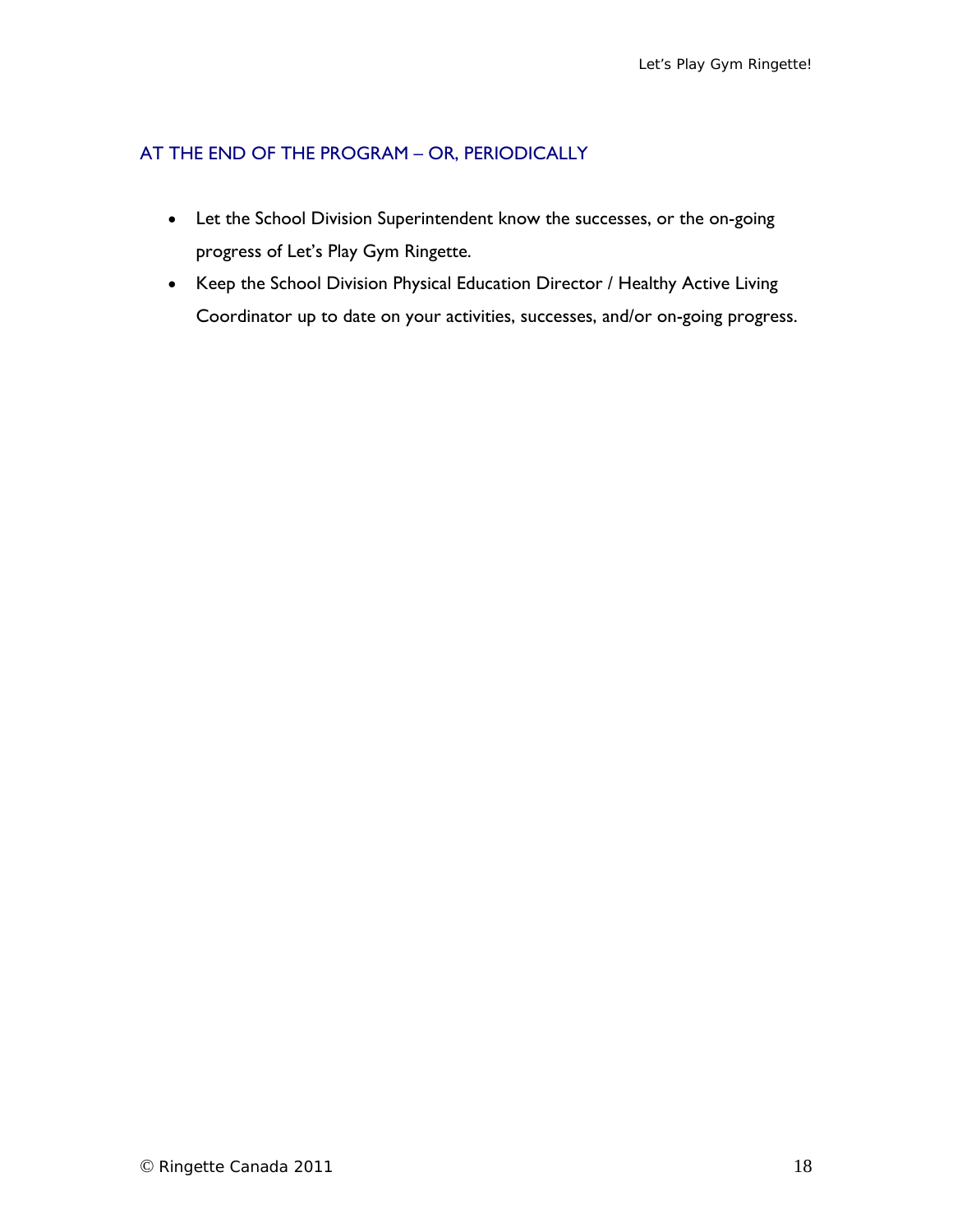# *APPENDIX*

Dear (Superintendent /Principal),

Anytown Ringette Association would like to introduce *Let's Play Gym Ringette* to Anytown School Division schools.

The Government of Canada recently declared Ringette an Heritage Sport. This designation recognizes the unique nature of Ringette within Canadian sport, and the Government has committed special funding "to help heritage sports flourish so that they will continue to contribute to Canada's national identity and culture...to encourage participation by young people, and to further develop these sports."

Ringette Canada is using that funding to support Community Outreach activities across Canada, and this year Anytown Ringette Association is a beneficiary of that support.

We are able to offer *Let's Play Gym Ringette* sessions to our schools FREE!

*Let's Play Gym Ringette sessions are focused on high-energy activity, not talking.* We do a very brief introduction of the sport of Ringette, lay out some basic safety rules, *and then we get the students out on the floor playing Gym Ringette for the rest of the class time.*

Our goal is to introduce and encourage Gym Ringette as an activity in our schools. Gym Ringette provides significant benefits to the physical, social and mental development of our students. Gym Ringette is:

- A co-ed activity that all can enjoy, regardless of age, size, strength.
- An activity that can be challenging and fun for every age and every grade level
- An activity that does not require a lot of set-up and take-down time, Students can get the most possible activity from every gym class, lunch hour or after school session.
- An activity that offers the less physically skilled participant the opportunity to participate and contribute in a meaningful way.
- An activity that builds both fitness and physical literacy skills.
- An activity that enhances decision making, strategic thinking and team play concepts
- An activity that teaches skills which translate directly into a variety of other sports, including the on-ice game of Ringette.
- An activity that is lots and lots of FUN.